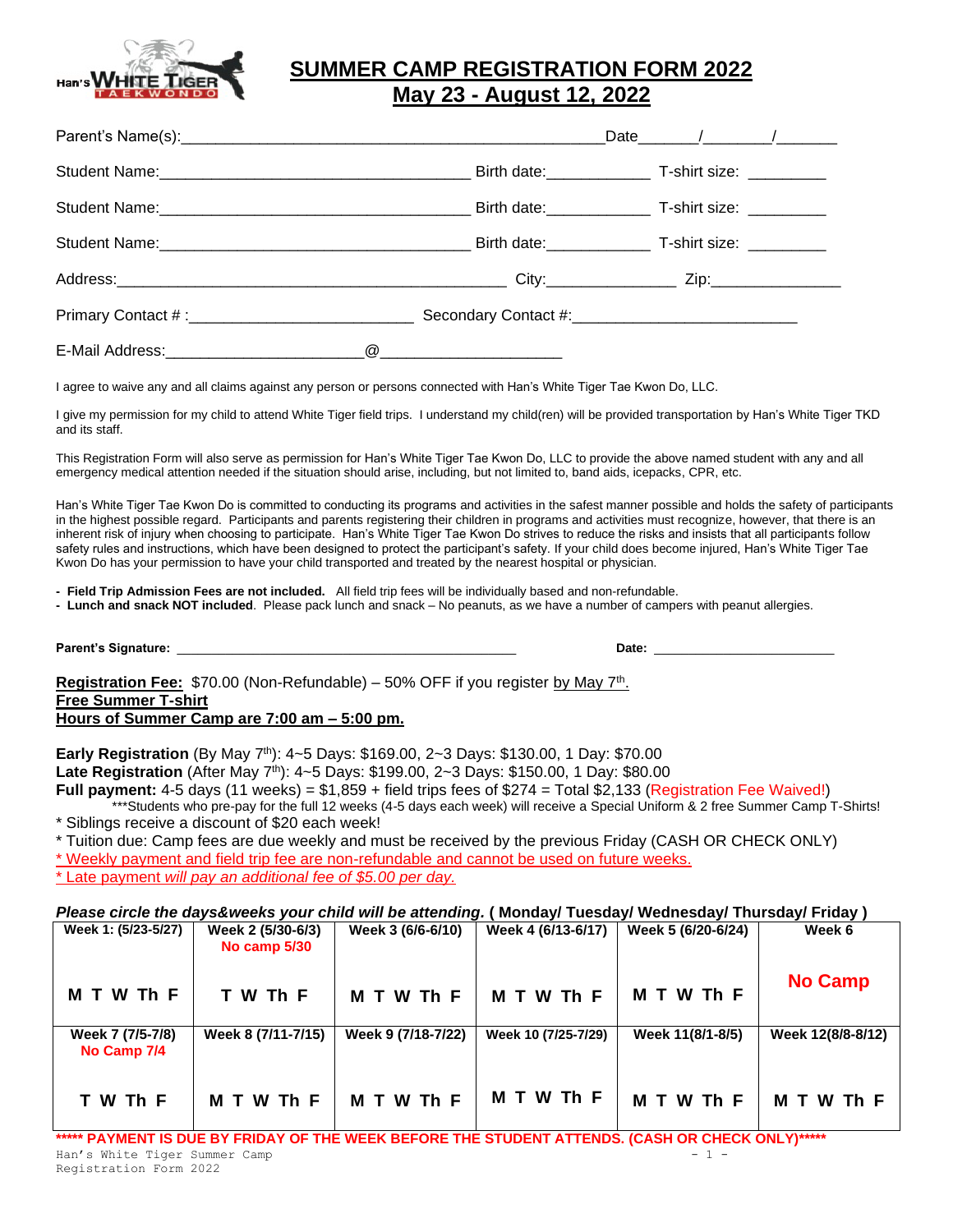### **Han's White Tiger Summer Camp Waivers & Agreements**

All waivers & agreements MUST be signed/initialed in order for this application to be processed. No changes to the waivers & agreements will be accepted.

#### **PLEASE READ CAREFULLY.**

I. Cancellation and Discontinuing:

- ·Cancellation This contract may be cancelled without further obligation within three business days from the date of this agreement. *(\$70.00 registration fee is non-refundable)*. Cancellation shall be in writing via certified or registered mail to Han's White Tiger Tae Kwon Do, LLC 7340 Yankee Road, Liberty Township, OH 45044.
- ·Discontinuing In case of discontinuing (unless three business day cancellation, all other cases will be considered as a discontinuing) 14 business days of written notice is required for refund. Your refund or membership dues shall be prorated based on an individual price without any discount or special offer.
- ·There is a non-refundable \$70 program fee. Note: Refunds can take up to 4 weeks to process. Please contact our business office, if you have not received your refund within 4 weeks.

### II. Other Fees:

- ·Tuition is payable per the program your child is registered for. There will be a \$5.00 late fee if payment is not made by the due date. (The Friday before the student attends)
- ·All returned checks will incur a \$25.00 processing fee and a \$2.00 per day late charge from the date tuition was due until tuition is paid in full by cash, money order or cashier's check only.

·Parents/Guardians must pick-up their children at or before the scheduled ending time of the registered program hours (7am – 6pm).

·Students that are not picked up by 6pm will incur a late pick-up fee of \$10 for each 15 minute increment of tardiness. Example: Student is not picked up by 6:30pm, family is charged a \$20 late pick-up fee.

·If you need to change the days of your child's registered schedule, we must have at least 7 days advance notice. If your child will not be attending for a period of time, we need a 7-day advance notice.

### III. Pick-Up

 Please come to the office and let us know you are picking up your child. We will bring your child to you. We will not allow any child to go out to your car by themselves. If someone other than a parent or guardian will be picking up your child, please call the office or send a note. Anyone picking up your child must be prepared to show proper identification.

### IV. Lost and found

Han's White Tiger is not responsible for the loss of student's personal belongings.

### VI. Sunscreen/Bug Spray

 In the event that I forget to pack sunscreen or bug spray for my child(ren) as listed above, I hereby grant Han's White Tiger TKD and its staff permission to provide my child(ren) with sunscreen or bug spray. I also grant Han's White Tiger TKD and its staff permission to assist my child(ren) in the application of this product.

### VII. Snacks & Lunch

 In the event that I forget to pack my child(ren)'s snack or lunch, I grant Han's White Tiger TKD and its staff permission to provide a snack for my child. I understand that it is my responsibility to provide Han's White Tiger Tae Kwon Do a list of products my child(ren) is unable to eat. I understand that Han's White Tiger TKD and its' staff are not responsible for any reaction my child(ren) may suffer from eating a product provided by Han's White Tiger TKD or its' staff that I have not listed. I understand that Han's White Tiger TKD is not required to provide my child(ren) with a snack. Parents understand that *there will be \$10.00 additional fee for lunch Han's White Tiger provides for the students who did not bring lunch. Parents will pay the lunch fee at the front desk.*

### VIII. In case of Emergency

 I understand every effort will be made to contact the parents/guardian or listed emergency contacts in case of an emergency. In the event I cannot be reached, I hereby give permission for my child to be transported to the nearest medical facility, by ambulance if necessary, to the nearest hospital. I also understand that I will be responsible for payments of any medical expenses incurred on my child's behalf and that Han's White Tiger does not have funds available for payments of medical treatment for my child.

### Signature of Parent/Guardian **Number of Parent/Guardian**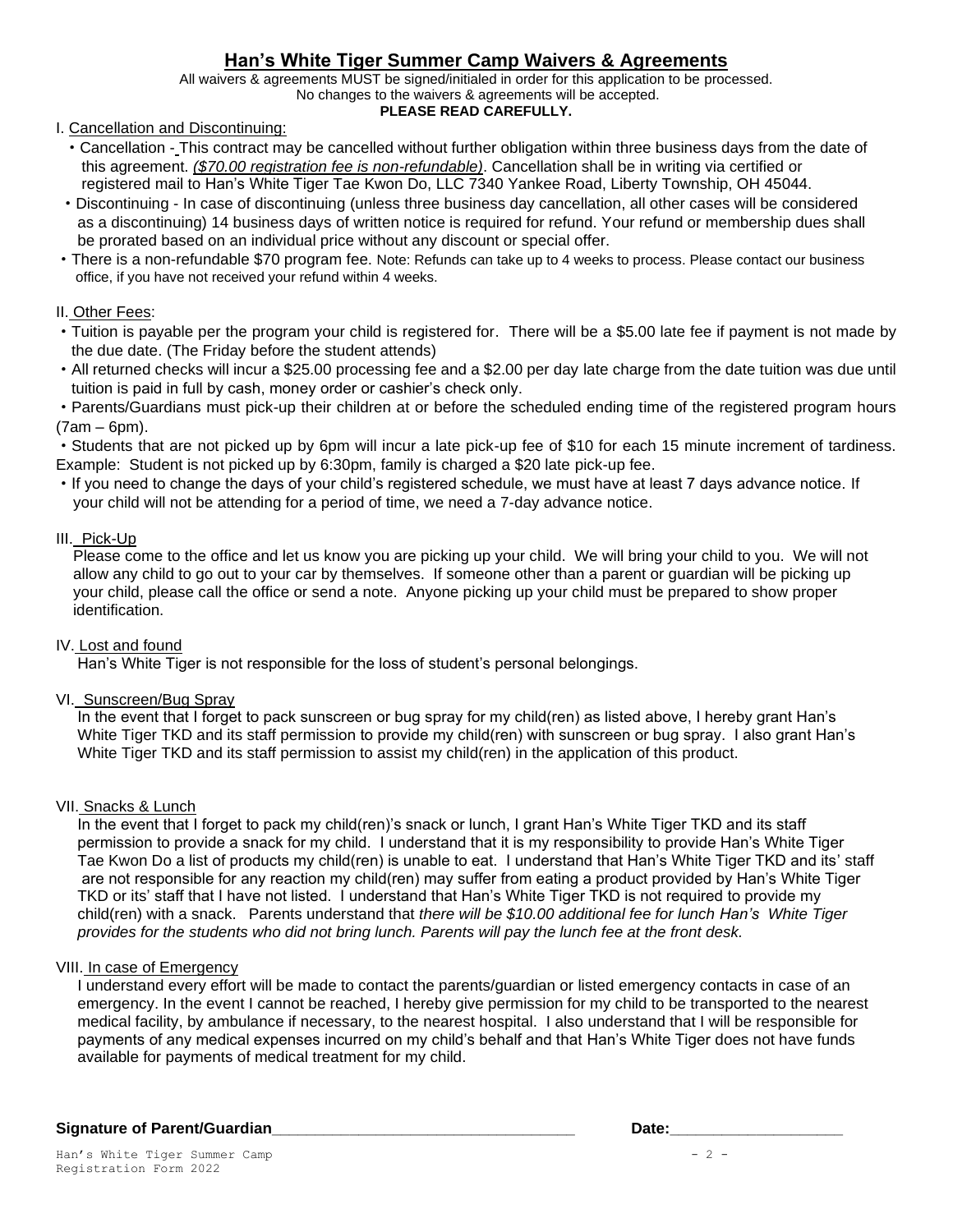## **Emergency Contact**

**\*Please list at least 2 local emergency contacts.**

**\*These should be different contacts from the people listed above.**

**\*We cannot be held liable or responsible for damage or injury, if we are unable to reach any of these contacts.** 

Full Name **Example 20** Full Name **Example 20** Relationship:  $\frac{1}{2}$  Phone #: Full Name \_\_\_\_\_\_\_\_\_\_\_\_\_\_\_\_\_\_\_\_\_\_ Relationship: \_\_\_\_\_\_\_\_\_\_\_\_\_Phone #:\_\_\_\_\_\_\_\_\_\_\_\_\_\_\_

In EMERGENCIES requiring immediate medical attention, your child will be taken to the NEAREST HOSPITAL EMERGENCY ROOM. Your signature authorizes the responsible person at the child care facility to have your child transported to the hospital.

## **Child Pick-Up**

Anyone picking up your child will need to present a photo ID daily to camp staff for release of your child. We will not release your child unless proper identification is given. Please list persons authorized to pick up your child.

**Please Print Clearly:** \_\_\_\_\_\_\_\_\_\_\_\_\_\_\_\_\_\_\_\_\_\_\_\_\_\_\_\_\_\_\_\_\_\_\_\_\_\_\_\_\_\_\_\_\_\_\_\_\_\_\_\_\_\_\_\_\_\_\_\_\_\_\_\_\_\_\_\_\_\_\_\_\_\_\_\_\_\_\_\_\_\_\_\_\_\_\_\_\_\_\_\_\_\_\_\_\_\_\_\_\_

# **Field Trip Permission Form**

I hereby grant permission for my child to be transported by Han's White Tiger Tae Kwon Do and staff for activities, including parks, library, and field trips. I understand that notice of such outings will be notified prior to any trip. Staff will determine with a trip to a local park is appropriate. In case of a medical emergency, I understand that every effort will be made to contact me or my emergency contact. If I, or someone on the emergency form, cannot be reached, I give Han's White Tiger permission to secure the medical treatment necessary for my child; including hospitalization.

**Parent's Initials\_\_\_\_\_\_\_\_\_\_\_\_**

# **Media Release (Parent's Permission) Form**

Photographs/ Videos of Students in Han's White Tiger Activities

I give permission for the above person(s) to be photographed in any Han's White Tiger activities. I understand that these photographs may be used for information purpose within Han's White Tiger programs and activities to the public through displays, advertisements, newspapers, and other print media, on television, and in connection with Han's White Tiger information provided on the internet and the Han's White Tiger Tae Kwon Do website.

**Parent's Initials\_\_\_\_\_\_\_\_\_\_\_\_**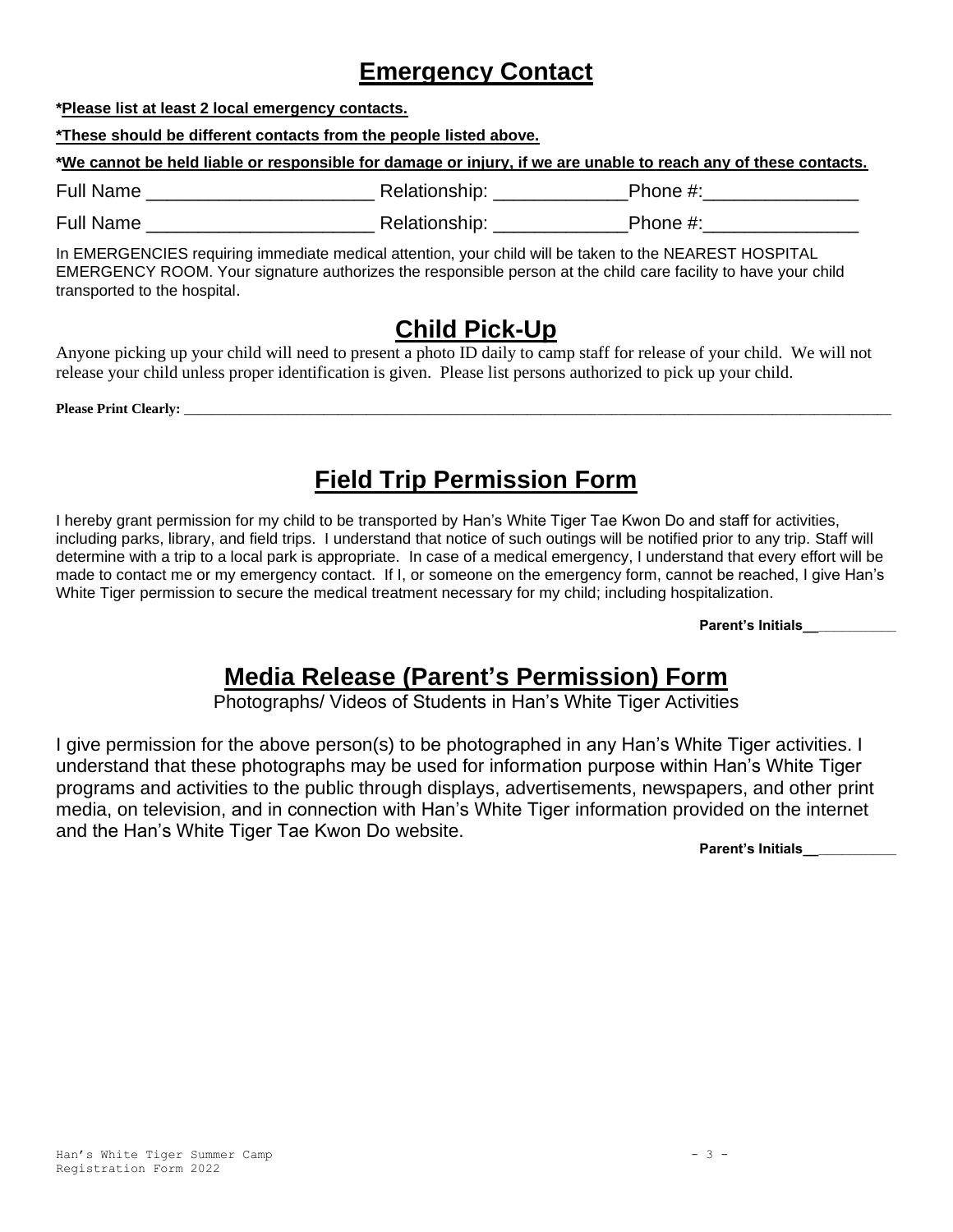# **Han's White Tiger Behavior Agreement**

We want every day at Han's White Tiger to be a happy memory for your children. Therefore, we work hard at creating an environment that will allow this to happen. Along with our efforts, we need the children to help us create that environment by following some simple, but effective rules. Below is our Behavior Agreement, please read over it with your children and be sure they understand what it is, and why they are signing it. This will help us help them have a wonderful experience during the White Tiger Summer Camp Program.

- Our basic rules are: **1. Safety First**
	- **2. Respect People**
	- **3. Respect Property**
	- I will listen to the staff and follow their directions.
	- I will respect other people's belongings by not touching/using their belongings without permission.
	- I will respect other's personal space by keeping my hands and feet to myself.
	- I will not hit or fight other people.
	- I will use appropriate language, which **does not** include any swear words or negative remarks. (I.E. "Shut Up", "Stupid", "Dumb", etc…)
	- Before leaving the room, I will ask a staff member for permission.
	- I will respect other's feelings by having a positive attitude when talking to them and not talking down to others.
	- Children must wear their seat belts at all times when being transported by Han's White Tiger. We will give one warning. If they still do not wear their seat belts, they may be suspended from riding the Han's White Tiger vehicles.

Field Trips: Students are responsible for anything they choose to bring. Money and electronics are not permitted unless otherwise directed by Han's White Tiger staff. Students must stay with their groups at all times. Students should be on their best behavior during entire field trip, including the bus ride to and from.

Not abiding by these rules can result in suspension from the program. All incidents will be handled on a 3-incident system, **except hitting/fighting**. Hitting/fighting will be an immediate 1-day suspension from the program. All other incidents will be handled as follows:

| 1 <sup>st</sup> Incident: | <b>VERBAL WARNING</b>                 |
|---------------------------|---------------------------------------|
| 2 <sup>nd</sup> Incident: | <b>WRITTEN WARNING/PARENT MEETING</b> |
| 3 <sup>rd</sup> Incident: | <b>1-DAY SUSPENSION</b>               |

| <b>Signature of Student_</b><br><u> 1980 - Jan Barnett, fransk politik (d. 1980)</u> | Date: ________________________  |
|--------------------------------------------------------------------------------------|---------------------------------|
|                                                                                      | Date:________________________   |
| <b>Signature of Student</b>                                                          | Date: _________________________ |
| Signature of Parent/Guardian                                                         | Date:                           |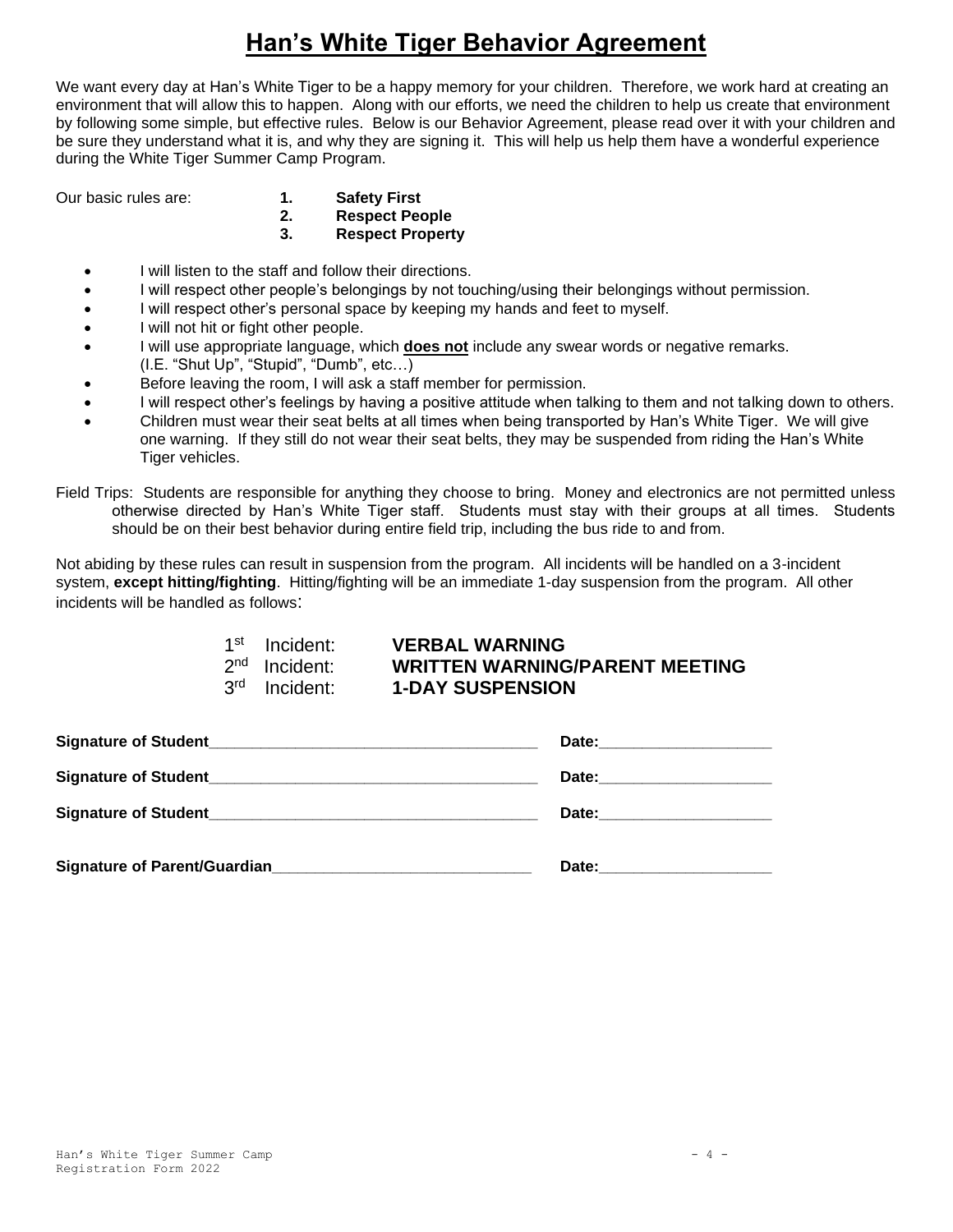# **Han's White Tiger Sick Policy**

1. Please call us by 9:00 am if your child will not attend the Han's White Tiger Summer Camp Program for any reason, especially due to illness. Daily attendance is taken and we do need to know if your child will not be in attendance. *I understand that absences due to sickness will not be considered a reason for Han's White Tiger to provide credit and/or make up days.*

2. Unless otherwise instructed by a healthcare provider, children running a fever of 100 degrees or greater should remain at home for at least 24 hours after the fever has broken.

3. Unless otherwise instructed by a healthcare provider, children with repeated vomiting or diarrhea should remain at home for at least 24 hours after the vomiting or diarrhea has stopped.

4. If your child has a communicable disease, the parents are required to notify Han's White Tiger Tae Kwon Do so that the parents of their other children may be notified.

5. Children who have had a communicable disease may not return to the program unless they have a doctor's note stating that they are no longer contagious.

6. If Han's White Tiger staff feels that a child is not well, or has a fever of 100 degrees or higher, parents will be called and asked to pick their child up. You must make arrangements to pick up your child as soon as possible.

I have read and understand Han's White Tiger policy regarding illness.

**Parent's Initials\_\_\_\_\_\_\_\_\_\_\_\_**

### \*\*\*Covid-19 Addendum

- 1. All students are required to wear a mask that covers their nose and mouth while attending summer camp. Students will wear them at all times while inside buildings (including field trips). Students may remove masks while outdoors unless on a field trip where masks are required by the facility they are visiting.
- 2. Students who test positive for Covid-19 must abide by all State of Ohio guidelines regarding quarantine. Students may not return to camp unless their quarantine has been lifted. If a potential exposure has occurred to other Han's White Tiger students, families must immediately notify Han's White Tiger of the potential exposure.

**Parent's Initials\_\_\_\_\_\_\_\_\_\_\_\_**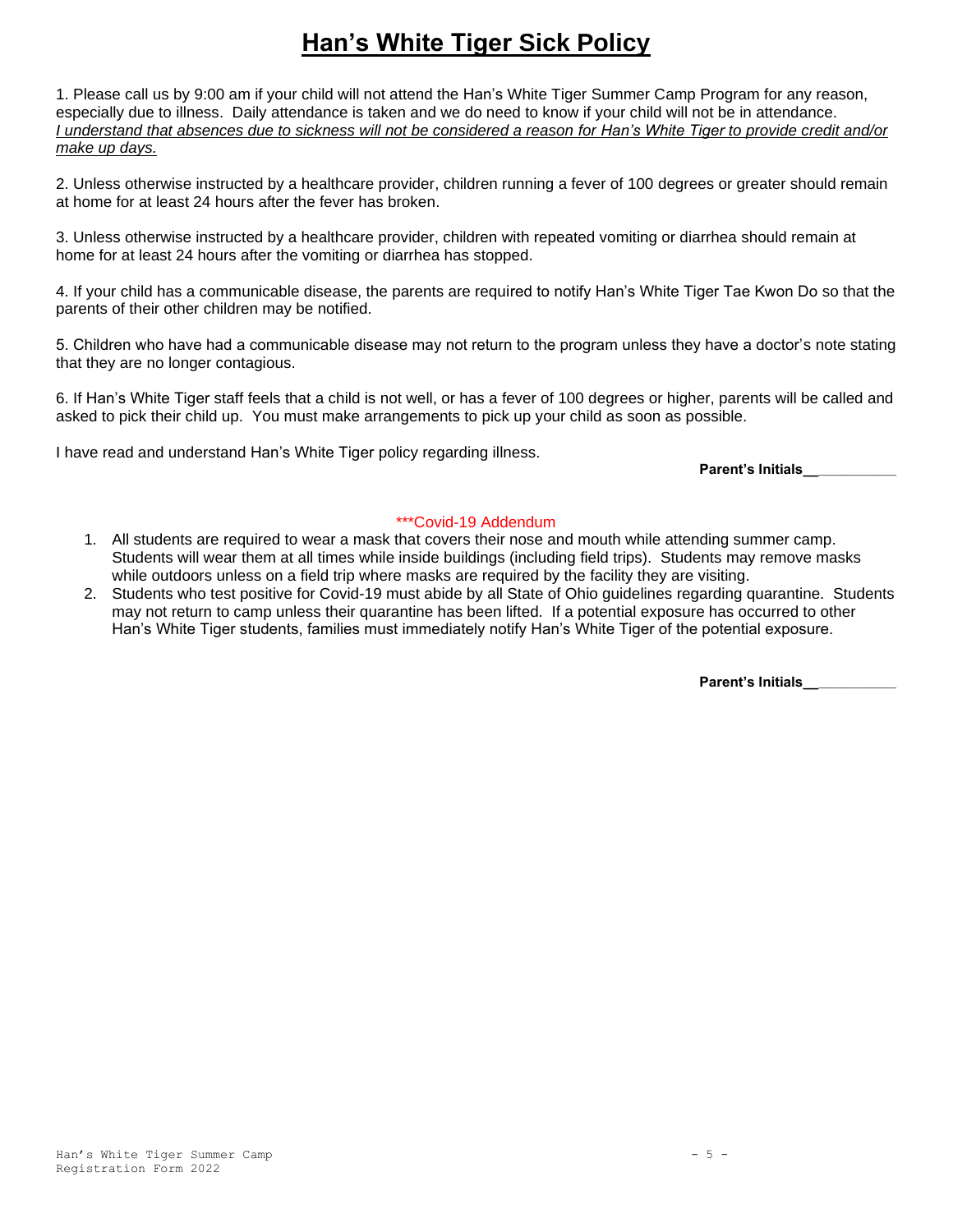## **HAN'S WHITE TIGER SUMMER CAMP HEALTH FORM**

THIS FORM IS TO BE COMPLETED AND BROUGHT TO CAMP. An actual physical for camp is NOT necessary as long as all information is complete, correct, and that the camper has had a physical in the past 24 months.

|                                           |                                                                                                                                                                                  |                                  | _Gender________Date of Birth____________                                                                                                      |  |
|-------------------------------------------|----------------------------------------------------------------------------------------------------------------------------------------------------------------------------------|----------------------------------|-----------------------------------------------------------------------------------------------------------------------------------------------|--|
|                                           | Student Name First  Example 2011                                                                                                                                                 |                                  |                                                                                                                                               |  |
|                                           |                                                                                                                                                                                  |                                  |                                                                                                                                               |  |
|                                           |                                                                                                                                                                                  |                                  |                                                                                                                                               |  |
|                                           |                                                                                                                                                                                  |                                  |                                                                                                                                               |  |
|                                           |                                                                                                                                                                                  |                                  |                                                                                                                                               |  |
|                                           | If not available, in an EMERGENCY contact:                                                                                                                                       |                                  |                                                                                                                                               |  |
|                                           |                                                                                                                                                                                  |                                  | $\overline{a}$                                                                                                                                |  |
|                                           |                                                                                                                                                                                  |                                  |                                                                                                                                               |  |
|                                           |                                                                                                                                                                                  | Part One - Health Information    |                                                                                                                                               |  |
| <b>Basic Health History:</b>              |                                                                                                                                                                                  |                                  |                                                                                                                                               |  |
| Ear Infections: ___                       | Asthma: ____                                                                                                                                                                     |                                  | Bleeding Disorders: ____ Autism: ___                                                                                                          |  |
| Diabetes: ____                            |                                                                                                                                                                                  | Heart Conditions: Seizures: 1978 |                                                                                                                                               |  |
|                                           |                                                                                                                                                                                  |                                  |                                                                                                                                               |  |
| exposure.)                                |                                                                                                                                                                                  |                                  | Allergies: (Please check if your student has this allergy and the allergic reaction they experience as a result of                            |  |
|                                           | Environmental Allergies: ______________ Seasonal Allergies: ___________                                                                                                          |                                  |                                                                                                                                               |  |
|                                           |                                                                                                                                                                                  |                                  |                                                                                                                                               |  |
|                                           | <b>Immunizations:</b> All immunizations must be up to date. Indicated dates of basic immunization or most recent booster.<br>may administer a tetanus booster." _______________) |                                  | Current Tetanus: _____________ (If date cannot be supplied, please initial this statement : "In case of an emergency, the attending physician |  |
| Measles: ____________                     |                                                                                                                                                                                  | Polio: __________                |                                                                                                                                               |  |
| Operations, Serious or Chronic Illnesses: |                                                                                                                                                                                  |                                  |                                                                                                                                               |  |
|                                           | Dietary Modifications While At Camp (Please list any and all food allergies):                                                                                                    |                                  |                                                                                                                                               |  |
|                                           | labeled students' name, DOB, prescribing physician and include dosing instructions)                                                                                              |                                  | Prescription and Non-Prescription Drugs Camper Brings to Camp: (All medications must be in the original container,                            |  |
|                                           |                                                                                                                                                                                  |                                  |                                                                                                                                               |  |